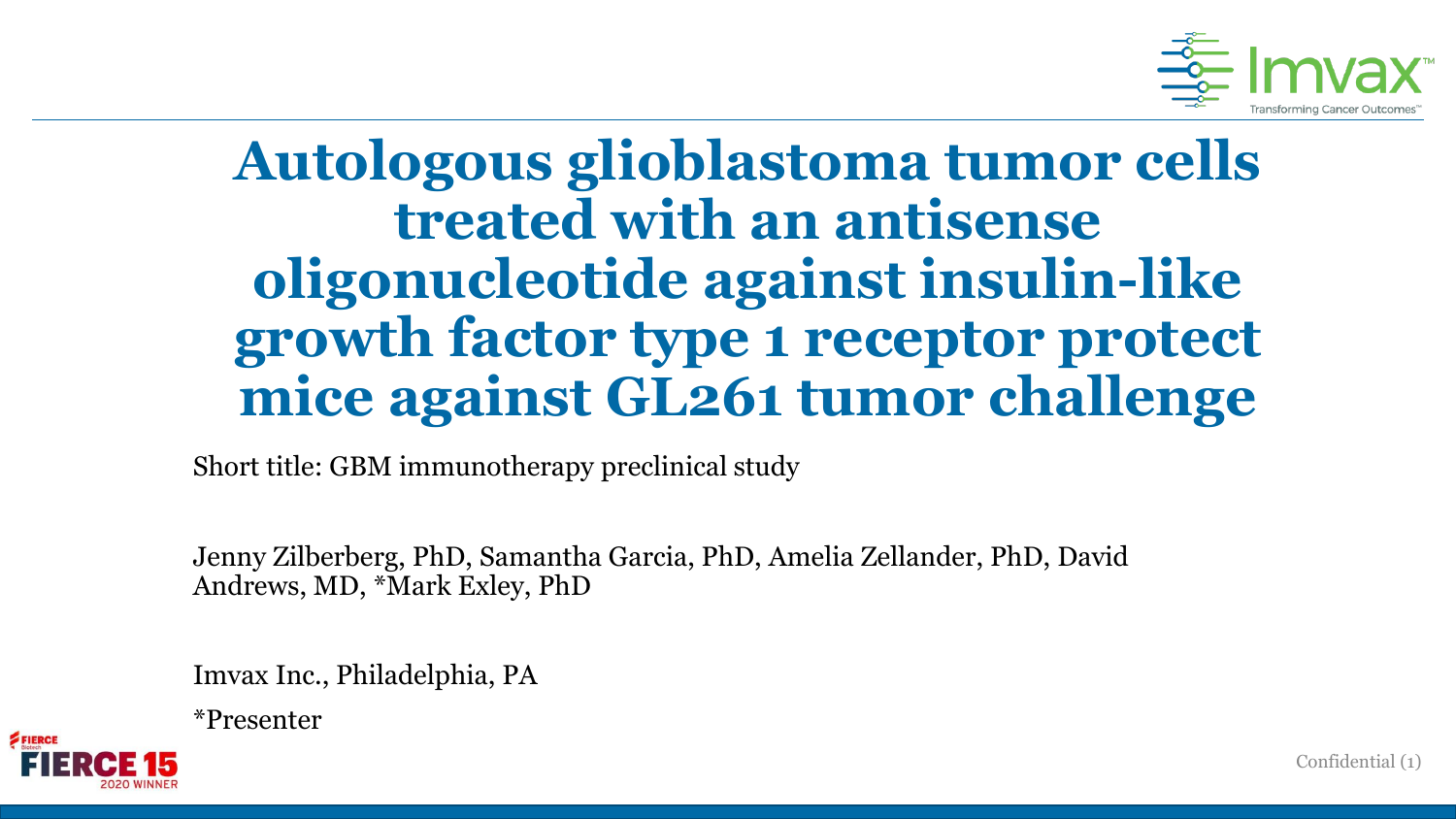## Survival Study in the GL261 murine model **Prophylactic approach.**



- *Immuno-competent 'orthotopic' lethal intracranial tumor challenge*
- $\blacksquare$  Mice / group: Surgical control =12 mice, 0.5 µm-pore chamber = 20 mice, 0.1  $\mu$ m-pore chamber = 20 mice
- Single chamber 2-day implant / mouse
- Luciferase<sup>+</sup> tumor imaging

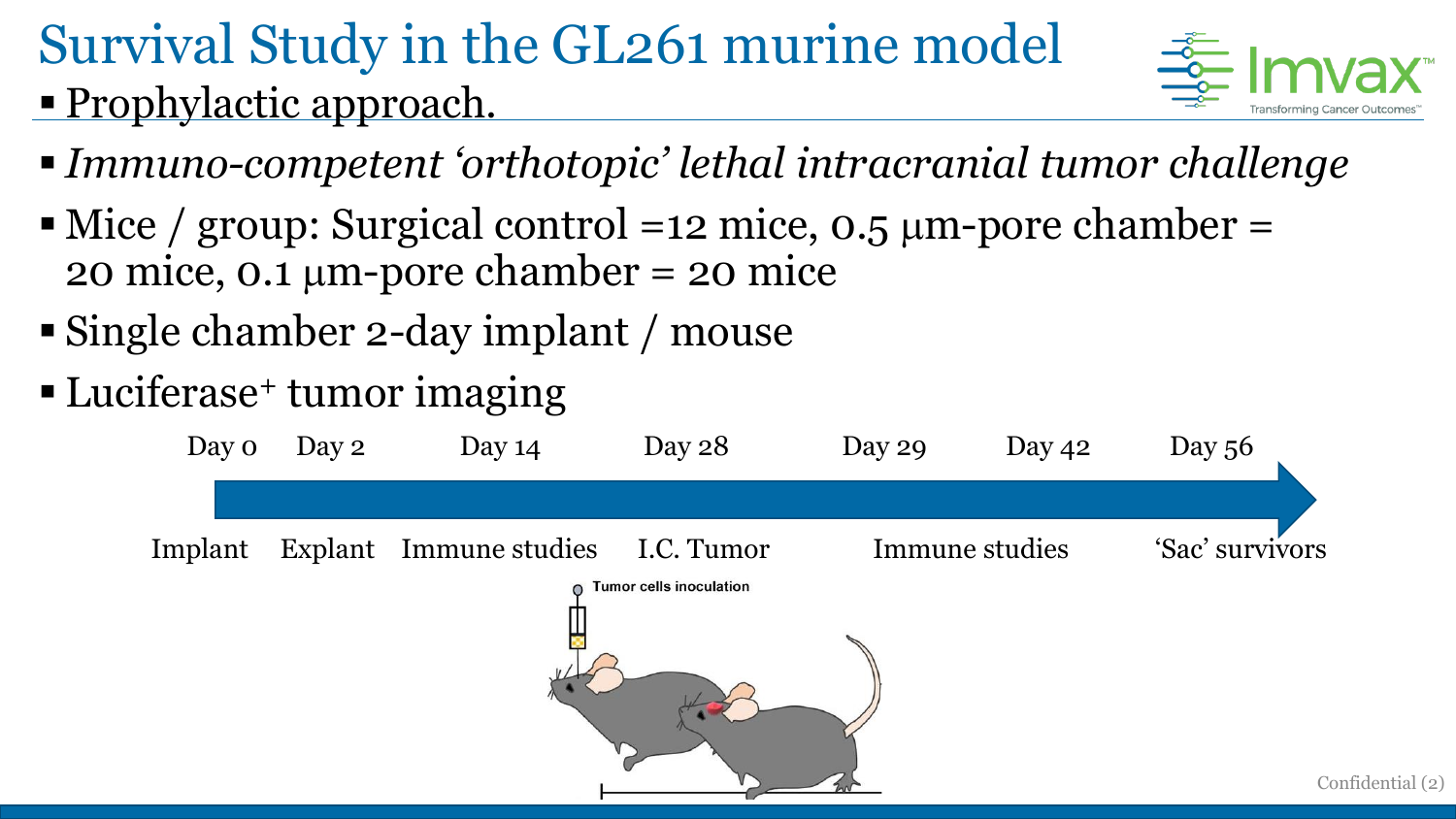## T cell immune response: anti-tumor Th1 IFN $\gamma$



T cells + Tumor lysate + IMV-001 + DCs + LPS



### (D27 post-chamber removal)

 $#IFN\gamma$  producing T cells from control and vaccinated mice (no tumor challenge). Stimulation was performed with dendritic cells pulsed with tumor lysate + oligo + LPS.

\*\**P=*0.0064 and \*\**P=*0.0025 compared to surgical control group. One Way Anova, followed by Tukey's multiple comparisons test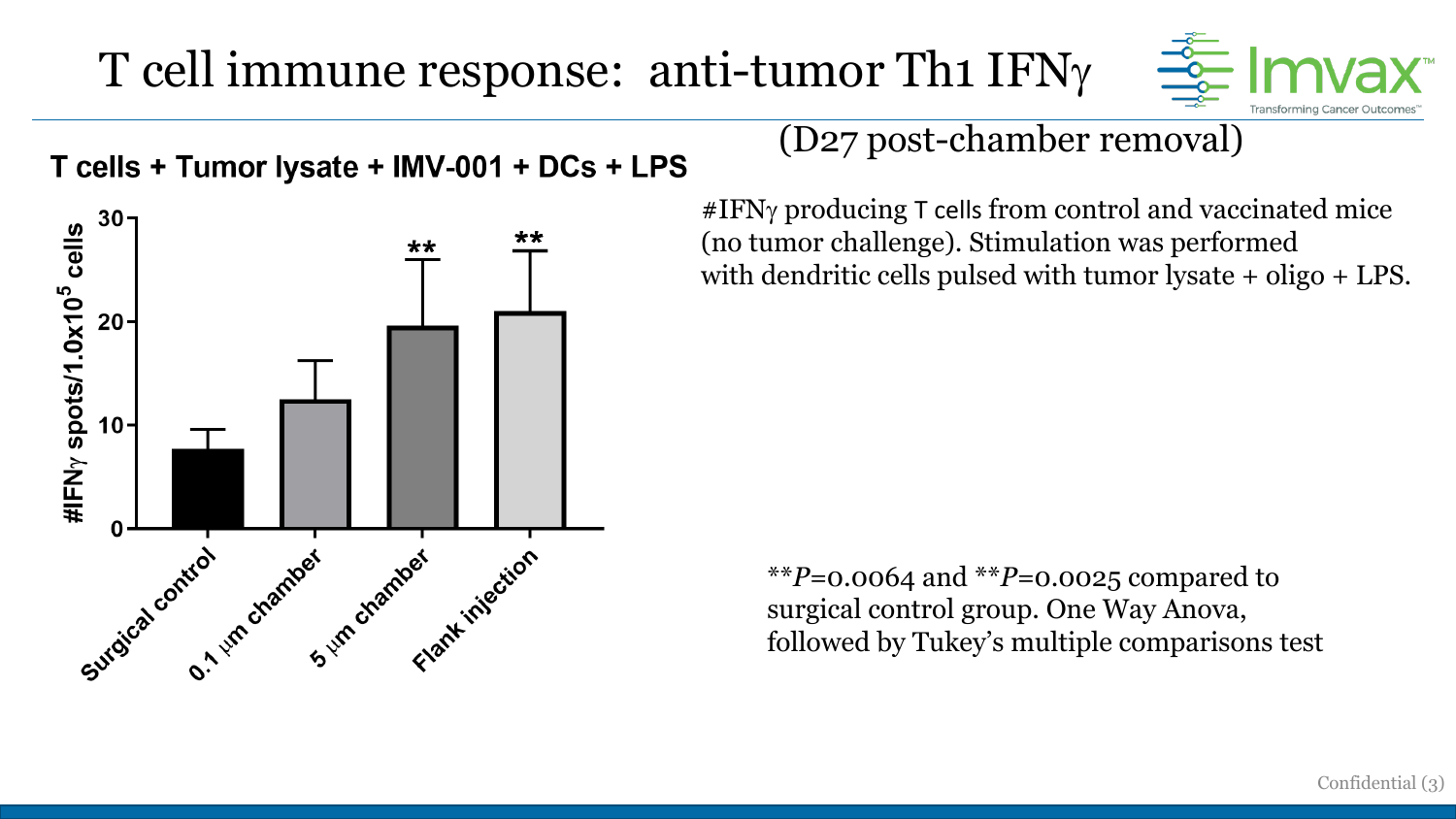T cell immune response: anti-tumor Th1  $IFN\gamma$ 



# **<sup>150</sup> PBMCs <sup>+</sup> Tumor lysate <sup>+</sup> IMV-001 <sup>+</sup> DCs <sup>+</sup> LPS**



 $\#IFN\gamma$  producing PBMCs from control and vaccinated mice, tumor challenged on D28. Stimulation was performed with dendritic cells pulsed with tumor lysate + IMV-001 and LPS

\*\*\**P=*0.0002 and \*\**P=*0.001 compared to surgical control group. One Way Anova, followed by Tukey's multiple comparisons test

(D27 post-chamber removal)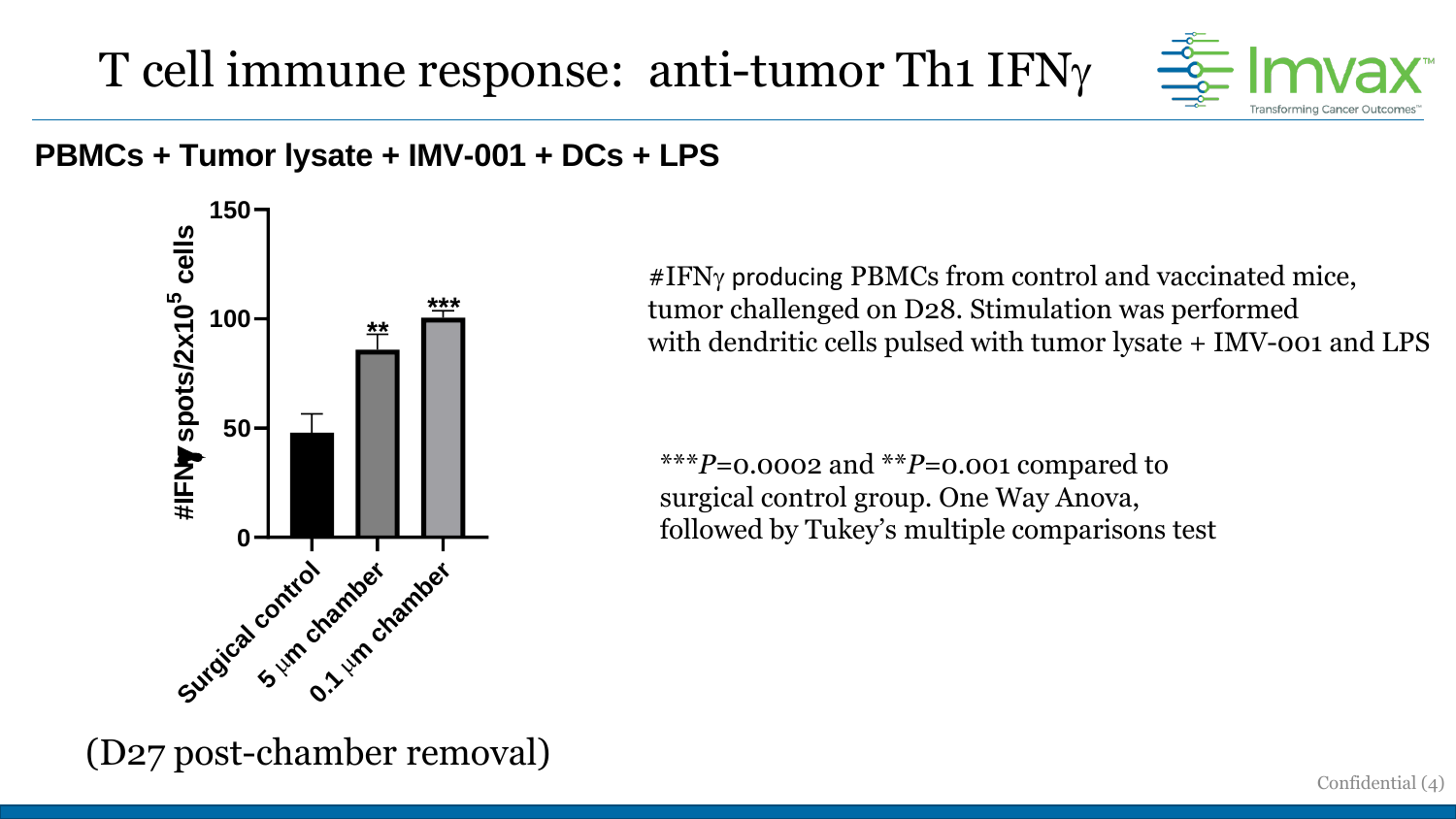## Tumor challenge: mouse weight change





- **Surgical Control**
- $\rightarrow$  5 µm-pore chamber
- $0.1 \mu m$ -pore chamber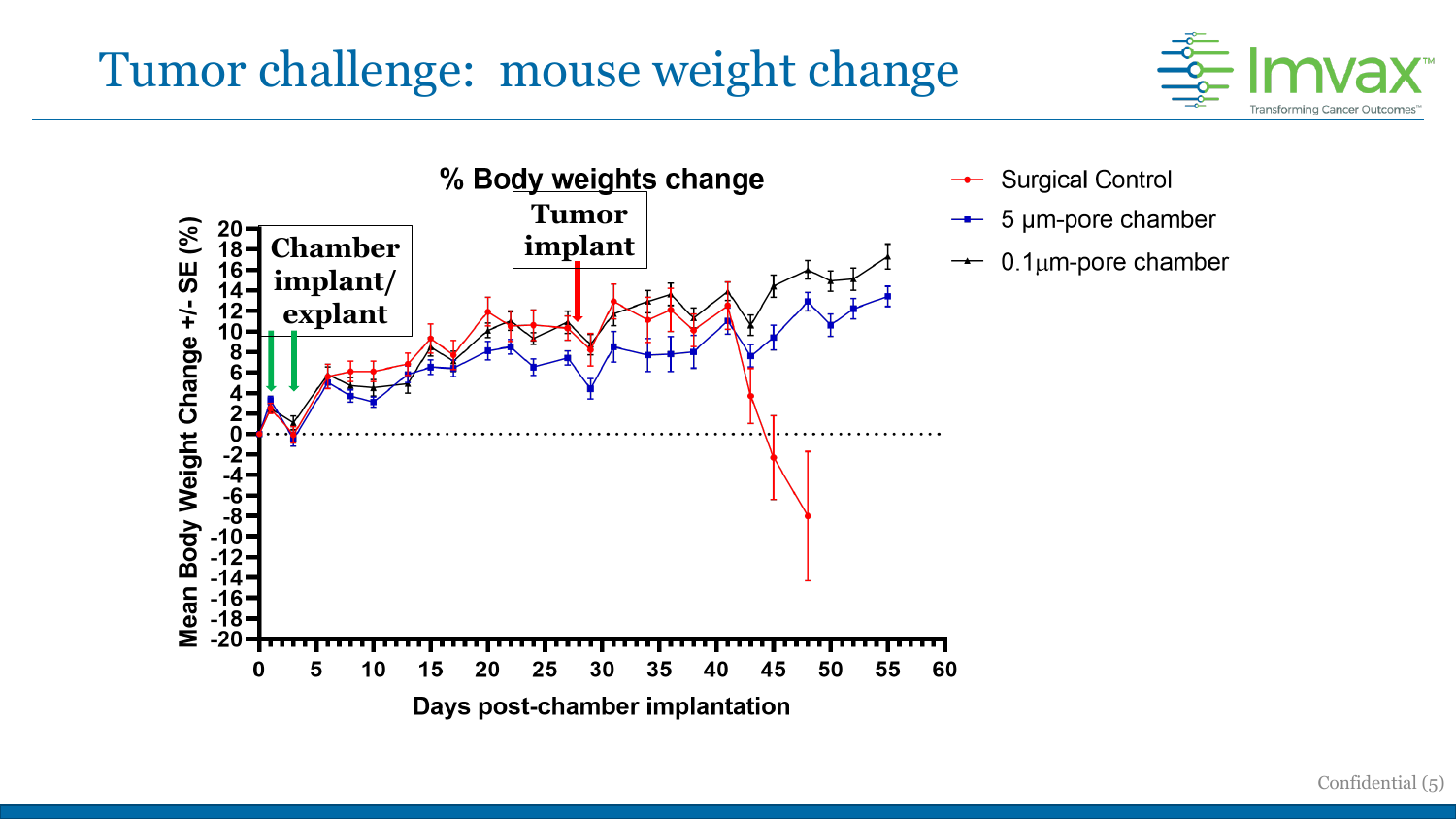## Tumor challenge: mouse weight change





- $\rightarrow$  5 µm-pore chamber
- $0.1 \mu m$ -pore chamber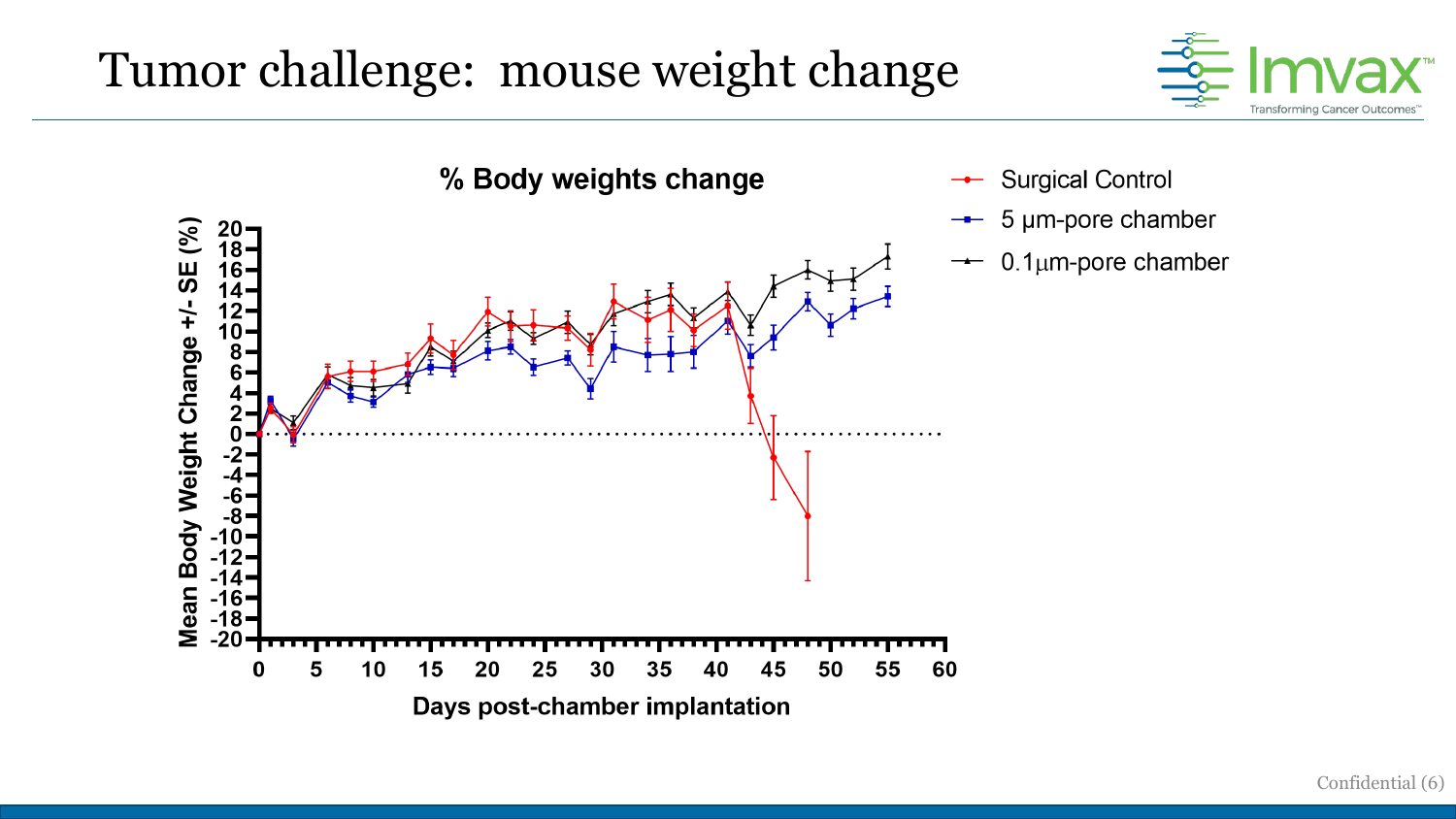![](_page_6_Picture_1.jpeg)

![](_page_6_Figure_2.jpeg)

*\*1 mouse post-I.C. surgical death in 0.1* m*m group*

Confidential (7)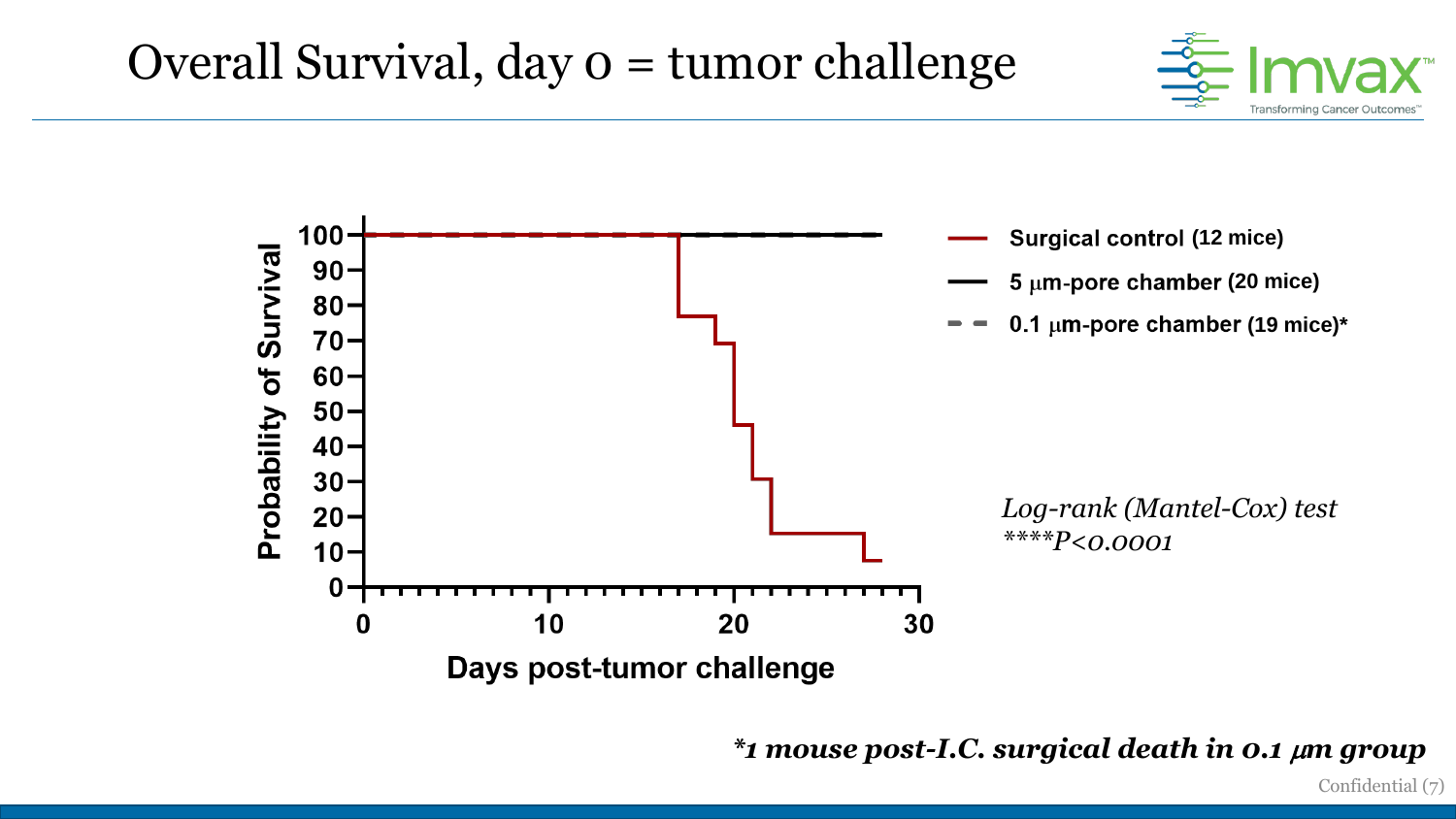# Imaging the tumors

![](_page_7_Picture_1.jpeg)

![](_page_7_Figure_2.jpeg)

### 5 µm-pore chamber, Mouse#2

![](_page_7_Figure_4.jpeg)

![](_page_7_Figure_6.jpeg)

Covance Inc. Conf

![](_page_7_Figure_7.jpeg)

![](_page_7_Figure_8.jpeg)

![](_page_7_Figure_9.jpeg)

![](_page_7_Figure_10.jpeg)

![](_page_7_Picture_11.jpeg)

### 5 μm-pore chamber, Mouse#4 0.1 μm-pore chamber, Mouse#2

Day 20 Post

IC implant

Day 27 Post

IC implant

![](_page_7_Picture_13.jpeg)

![](_page_7_Figure_14.jpeg)

### 0.1 mm-pore chamber, Mouse 10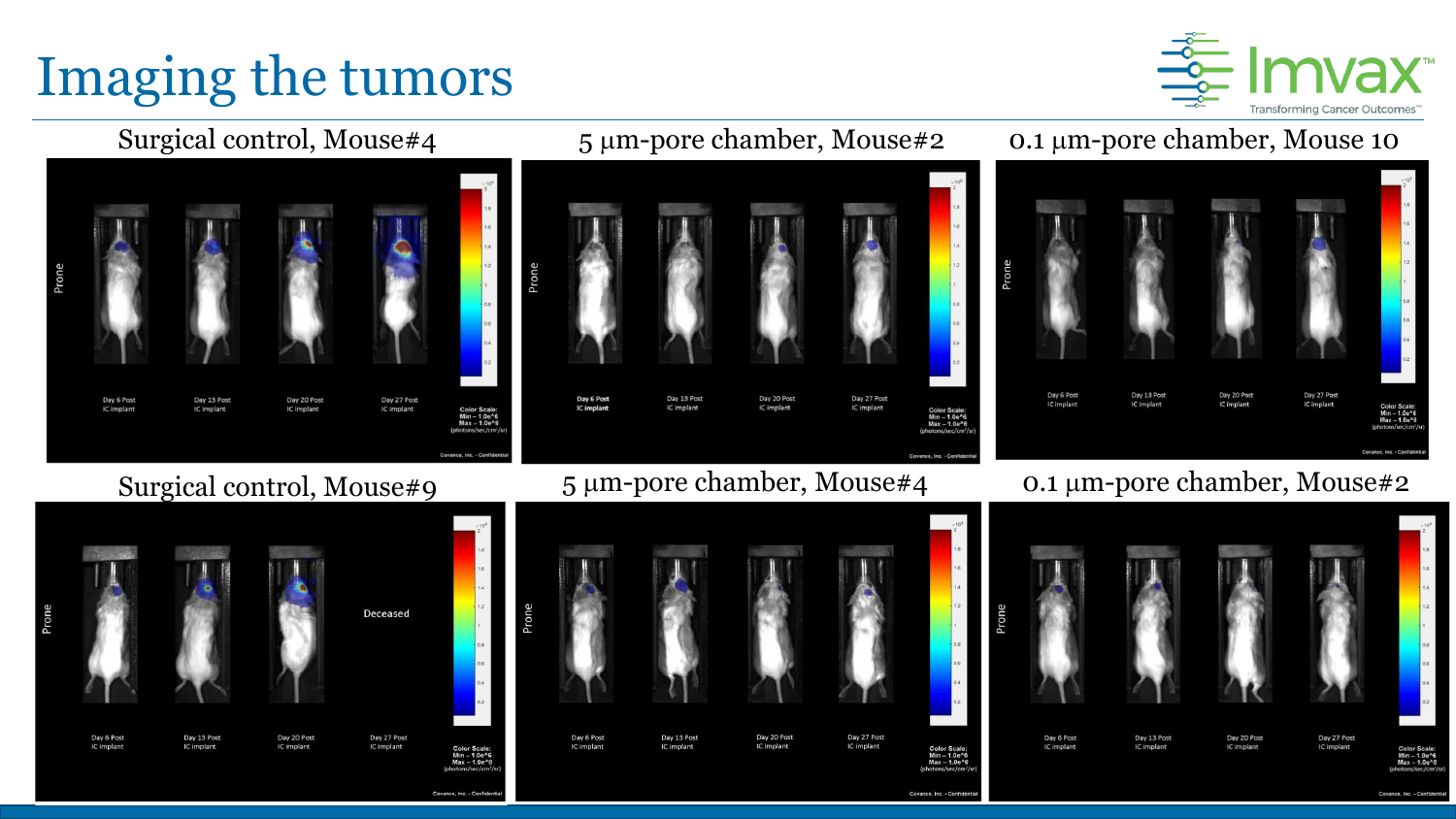![](_page_8_Figure_0.jpeg)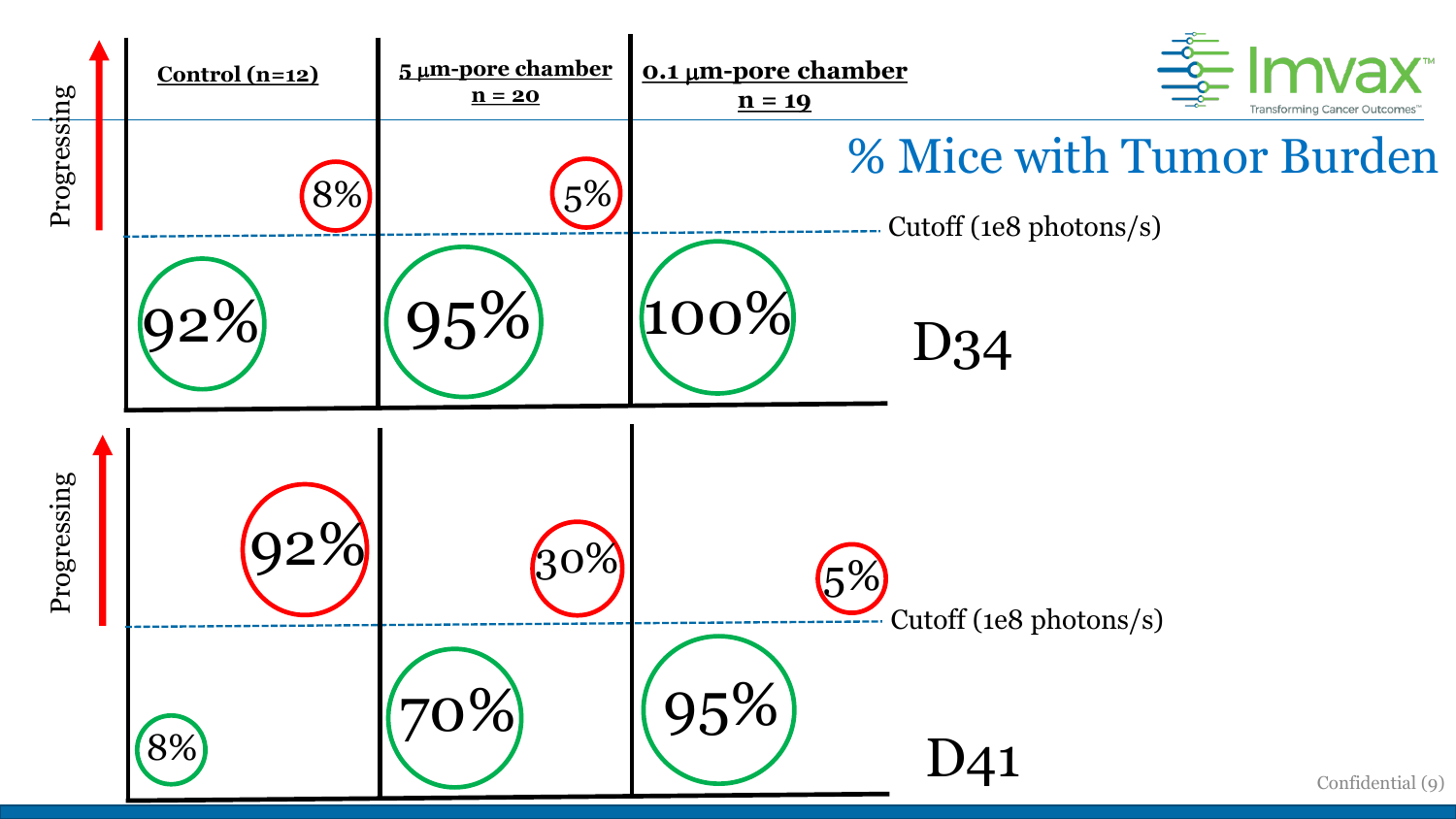![](_page_9_Figure_0.jpeg)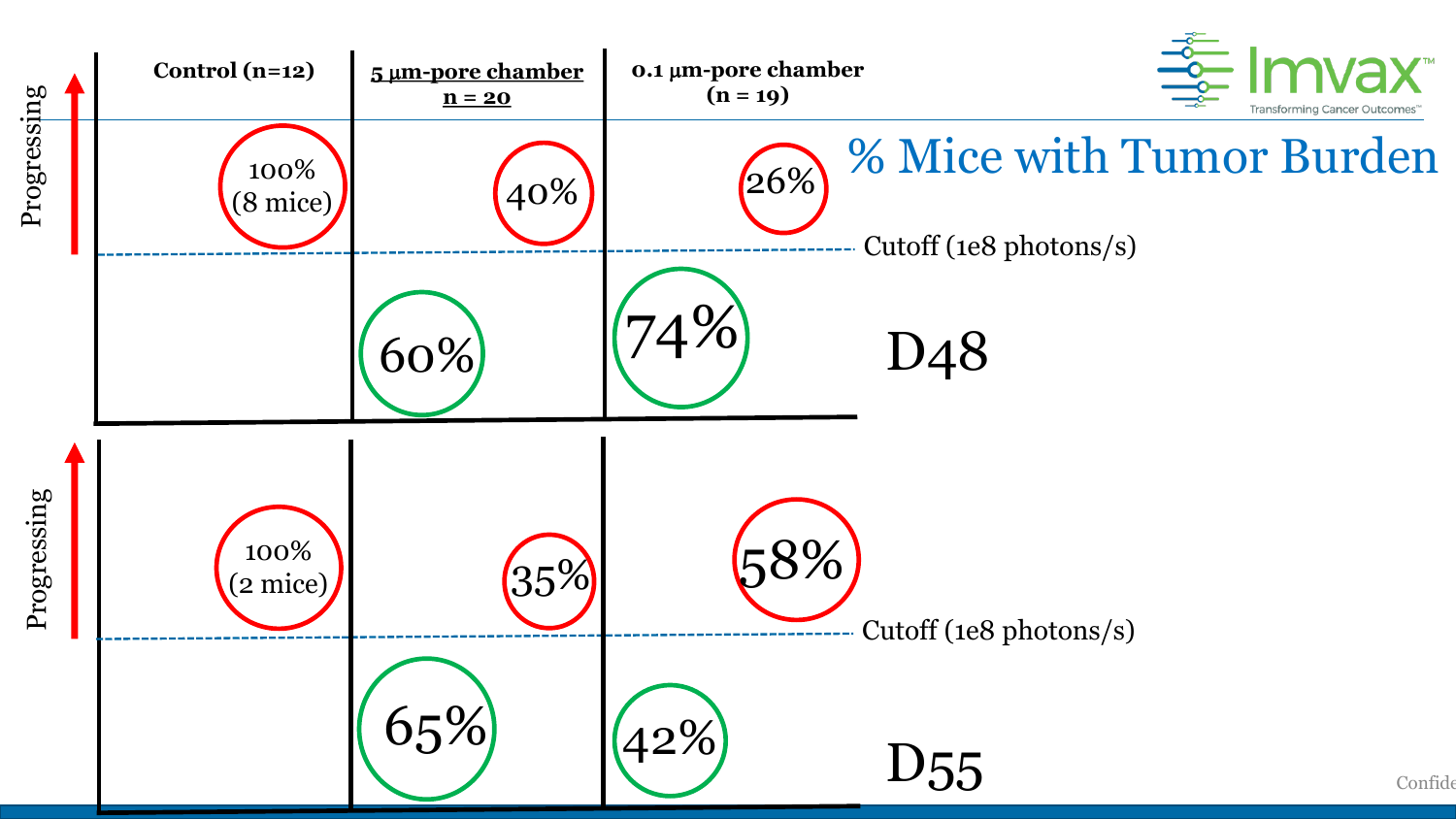## % Mice with Tumor Burden (another way to present the data)

![](_page_10_Picture_1.jpeg)

### **Surgical control**

![](_page_10_Figure_3.jpeg)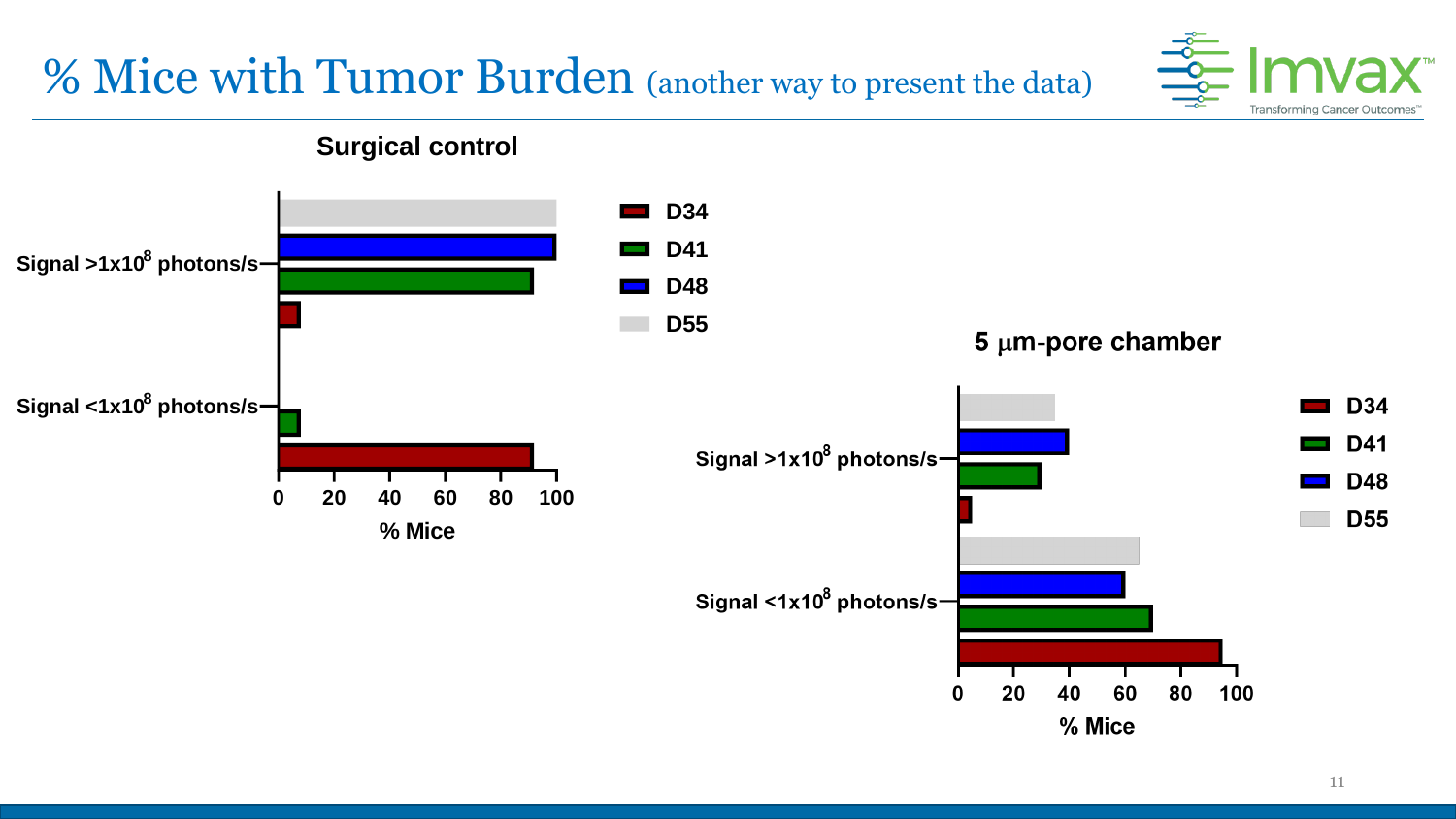## % Mice with Tumor Burden

![](_page_11_Picture_1.jpeg)

### **Surgical control**

![](_page_11_Figure_3.jpeg)

Confidential (12)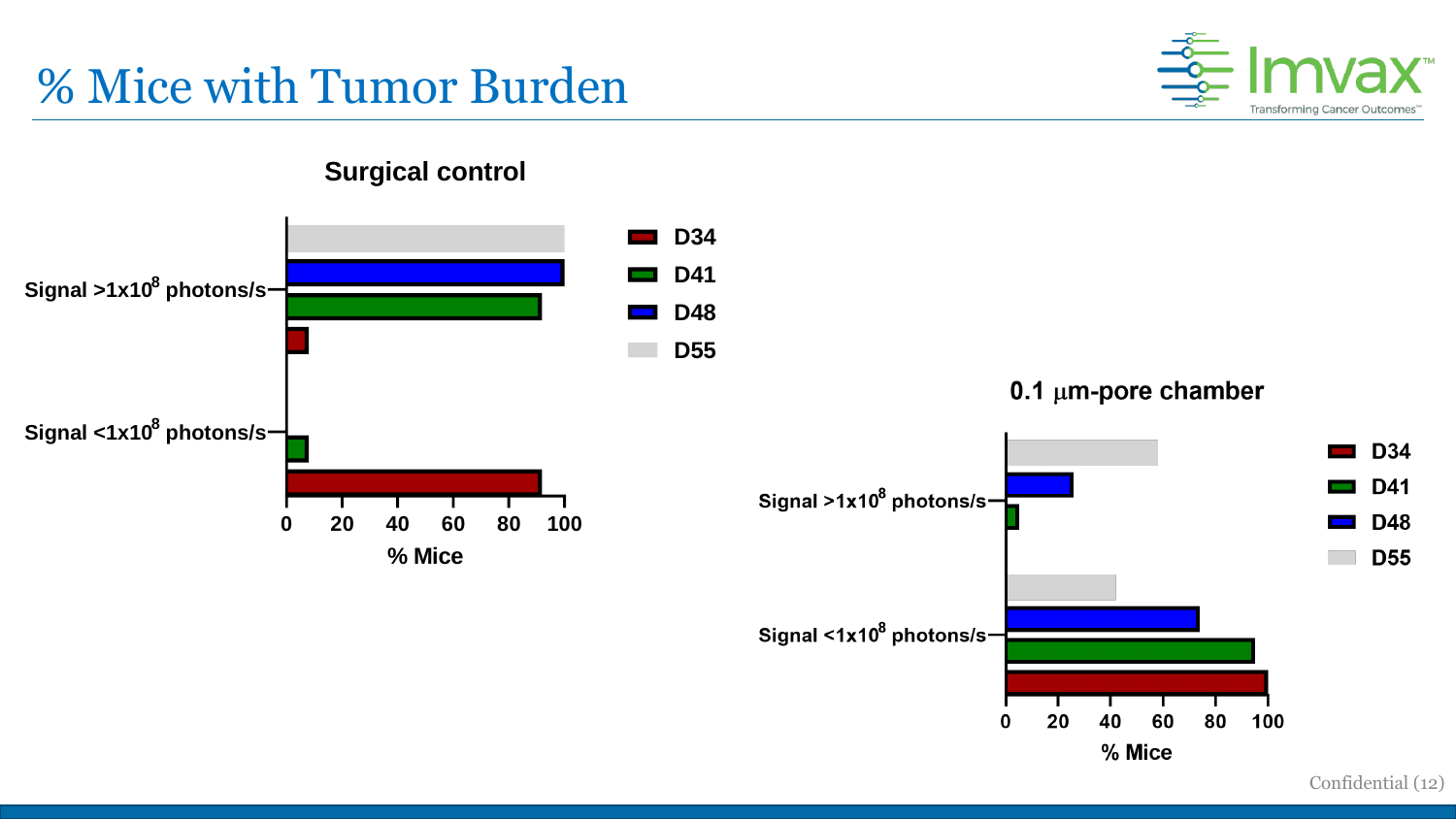![](_page_12_Picture_0.jpeg)

![](_page_12_Picture_1.jpeg)

- **Both standard 0.1 µm pore chambers and 5 µm treated mice survived** with modest tumor burden in some, undetectable in others as long as studied
- Evidence of immune response in treated mice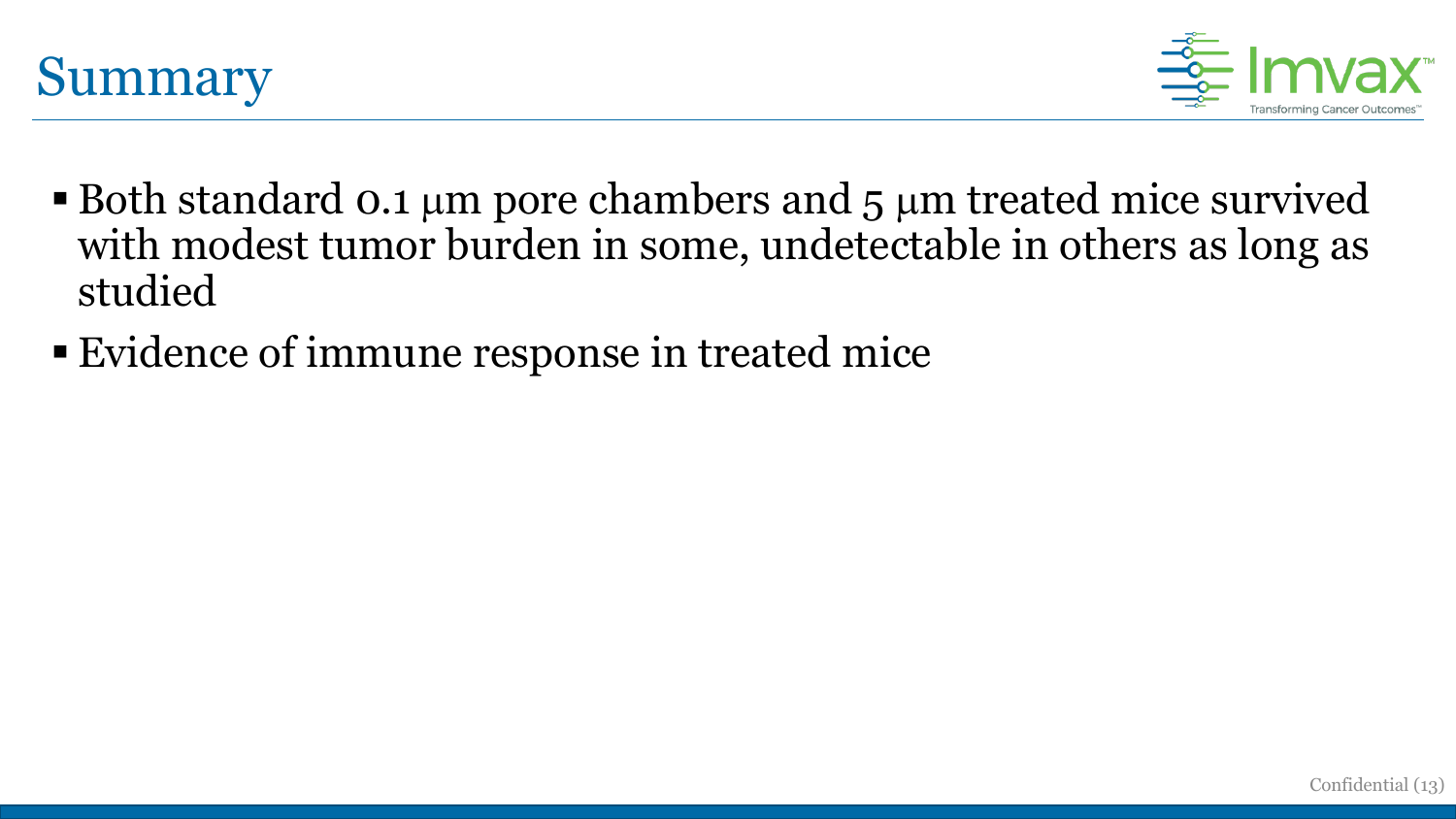![](_page_13_Picture_1.jpeg)

- $\blacksquare$  #2005 independently repeats 0.1 µm chambers compared to original 'Abraham' chambers
- $\blacksquare$  Look at T cell exhaustion. What is the difference between treated mice that are showing progression (Photon Flux  $>1E8$  by day 55) and mice that are not?
- Refine ELISPOT to ensure we are capturing the individual responses (pooled samples combines responders vs. Non-responders)
- Extend length of experiment, taking out from 1 to 2 months to capture MST.